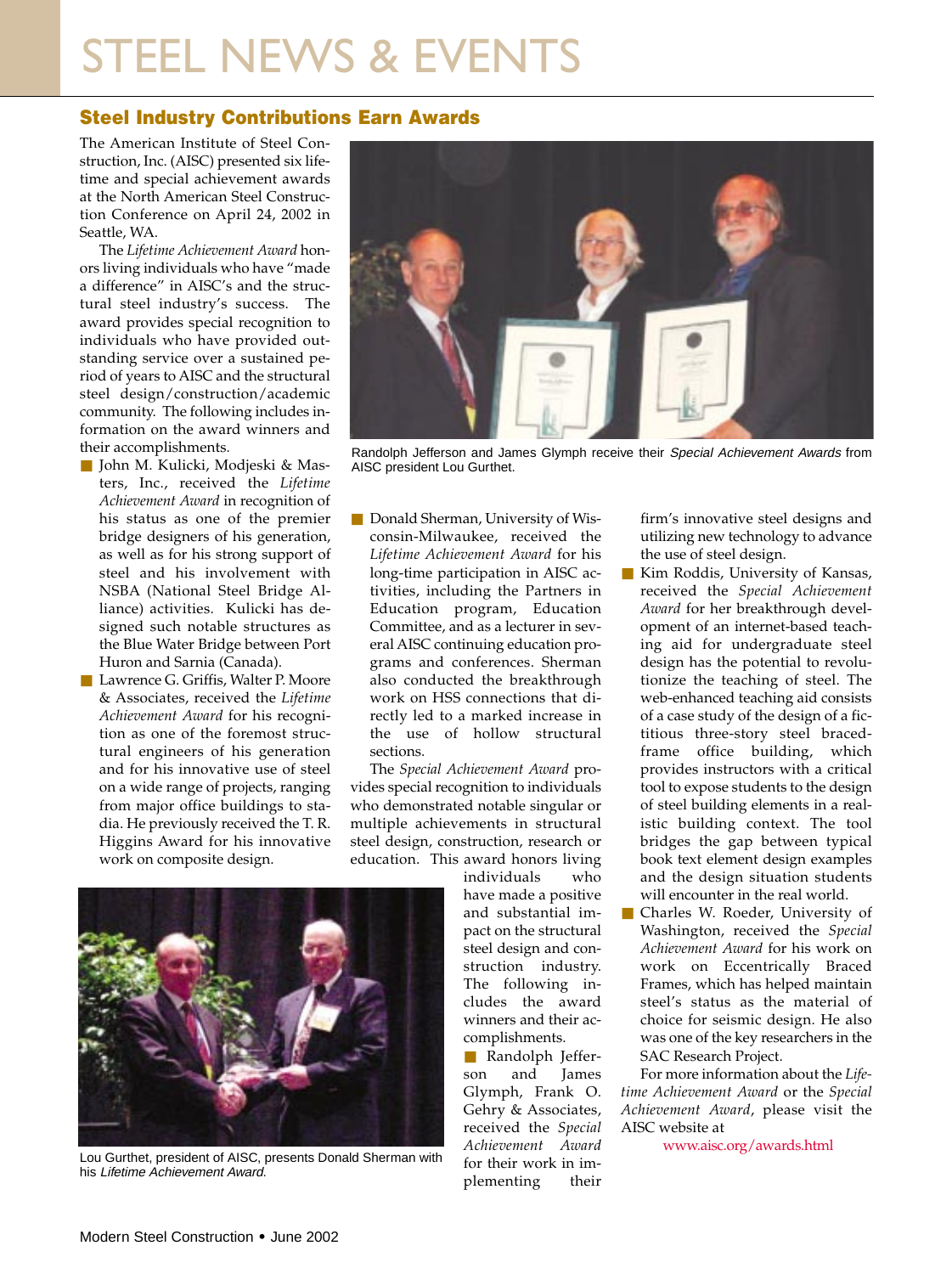## **Steel Fanatics Invade Seattle**

Looking to advance their knowledge and skills, more than 2,200 attendees converged on the harbor town of Seattle for the 2002 North American Steel Construction Conference, held April 24-27 this year.

Jon Magnusson of Seattle-based Skilling Ward Magnusson Barkshire Inc. delivered the conference's opening plenary address, speaking about his role as the present chairman and C.E.O. of the firm that was responsible for the design of the World Trade Center some 30 years ago. Compelled by the media to speak in the hours shortly after the attack on the World Trade Center, Magnusson was among the first to respond publicly with a credible engineering judgment as to why the towers collapsed.

Perhaps the most startling portion of Magnusson's presentation was a pictorial comparison of the size of aircraft of the present and the past, and the fuel energy load that they contained. The magnitude and impact of the B-25 bomber, which struck the Empire State Building, was dwarfed when compared side-by-side with the Boeing 767 that impacted the World Trade Center. The next generation of planes—the Airbus A380—overshadows the size of the 767. Such a trend poignantly demonstrates that design criteria of buildings cannot be made to resist such threats and that efforts should be focused on the control of these hazards, rather than the design of buildings to withstand them.

Magnusson also gave the Thursday plenary address and focused on innovative structures in Seattle, while Charles Thornton spoke on Wednesday on the ACE Mentoring Program.

Other noteworthy sessions included the unveiling of a new AISC Seminar entitled "Practical Steel Design," developed by Louis Geschwind-



ner, professor of architectural engineering at Penn State University. The ninehour course focused on structural systems for buildings up to 20 stories in low-seismic applications (*R* less than three) and high seismic applications (*R* greater than three). The conference also featured a seven-hour program on connection design, as well as more than 40 technical sessions aimed at practicing engineers, fabricators, detailers, and erectors. Among these technical sessions were presentations on perimeter details, fire protection requirements, parking design, and low floor-to-floor height solutions.

The NASCC also offered a number of highly attended management sessions, including one on how to avoid construction litigation and another on contract terms and conditions.

W. Samuel Easterling, associate professor of civil engineering at Virginia Tech, was awarded the T. R. Higgins Award for his paper, "Developments in Long-Span Composite Slabs." Easterling's research represents a significant contribution to the practical application of composite systems for creating versatile and cost effective spaces.

The near-record attendance at the NASCC conference is indicative of the strength of the industry that it represents. Next year's conference is scheduled for April 2-5 in Baltimore, and an advance program should be available in September.

**New Canam Joist Plants Planned for U.S.**

The Canam Manac Group of Saint-Georges de Beauce has announced its intention to build three new Canam steel joist and deck plants in the United States within the next two years. This project will require investments totaling approximately \$60,000,000, and will add 200,000 tons of production capacity to current 825,000 ton capacity of the 16 existing plants.

The President and CEO of the Canam Manac Group, Marcel Dutil, explained that the first two plants will begin in 2002 in southern California and in the Midwest and will begin production in the fall of 2003.

The California plant will have a production capacity of 65,000 tons of steel joists and 35,000 tons of 11 /2", 2" and 3" steel deck while the Midwest plant will have a production capacity of 35,000 tons of steel joists. The third plant will also have a production capacity of 35,000 tons and will be built in Texas and will open in the fall of 2004.

These three new plant will generate additional sales of CAN\$200 million (approx. US\$128 million) for The Canam Manac Group when they reach their maximum production potential. The Canam division is the largest steel joist fabricator in Canada and the second largest in North America.

*—Christopher M. Hewitt*



Above: AISC's Charlie Carter and AISC alumnus Bob Disque (of Gibble Norden Champion Brown) model their new Steel Fanatic hats.

Left: The exhibit floor awaits the arrival of the 2,206 conference and trade-show attendees.

**In the News...**



The School of Civil Engineering at Andrés Bello Catholic University in Venezuela has installed the first steel teaching sculpture in any Venezuelan university.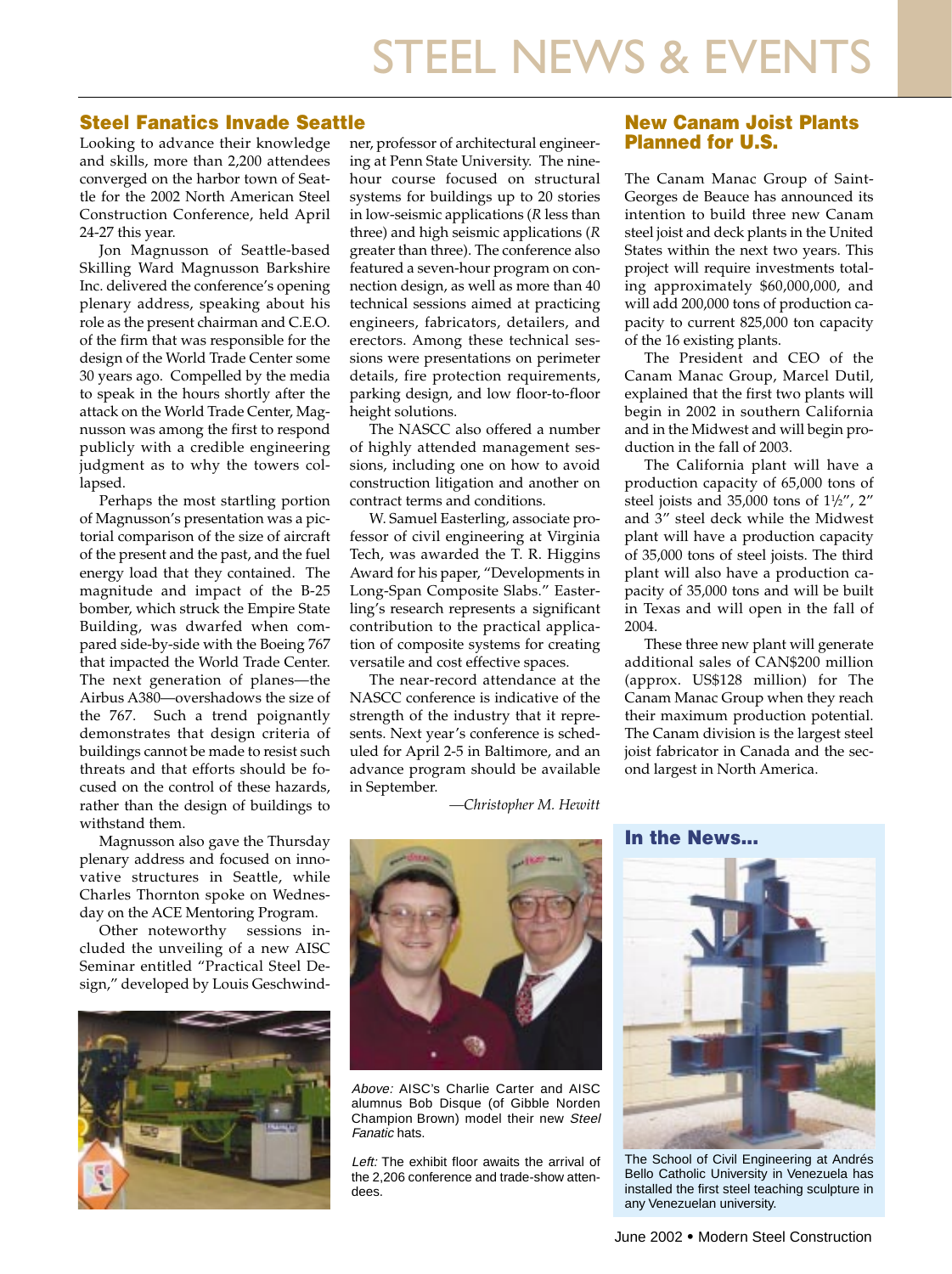## STEEL NEWS & EVENTS

## **Study Identifies Project "Risk Drivers" for Engineers and Architects**

A new study conducted by DPIC companies confirms that structural engineers remain the high-risk discipline when it comes to professional liability claims. And, no surprise, condominiums continue to top the charts as the riskiest type of construction project. What may be surprising, though, are the prevalence of non-technical factors that often lead to these claims.

DPIC's Risk Drivers<sup>SM</sup> study analyzes 8687 claim files from 1996 to 2000, measuring relative risk of design work by design discipline, project type, and other factors.

DPIC's Risk Drivers study revealed that structural engineers are not only more likely than other design professionals to experience claims, but the claims are typically more costly. Structural engineers accounted for 11.3% of claims and 16.1% of claims dollars among DPIC insureds studied. Yet, structural engineers accounted for only 6.7% of the fees generated by this group of DPIC policyholders.

For purposes of the study, an "average" risk is one where percent of fee dollars earned by the design discipline (a measure of the total work volume that creates risk exposure) and percent of claims dollars paid out by DPIC on behalf of that discipline are roughly equal. When percent of fee dollars I higher than percent of claims dollar, the discipline is considered a lowerthan-average risk. When percent of claims dollars is higher than percent of fee dollar, then it is considered higherthan-average risk.

Residential condominiums remain a professional liability nightmare, the DPIC study confirmed. While DPIC insured generated only 0.7% of their fees from condo work, these projects accounted for 5.4% of all DPIC claims and ate up 8.1% of claims dollars paid out by DPIC.

By studying 17,300 closed claim and loss prevention files representing \$665 million in claims payments from 1989- 2000, DPIC identified the top four nontechnical factors that contribute to claims. They are:

- Communications issues (a contributing factor in 27% of claims files)
- Project team capability issues (a contributing factor in 24% of claims files)
- Client selection (a contributing factor in 16% of claims files)
- Negotiation and contract issues

The significance of these findings is that design firms can significantly reduce the chances of claims by improving their practice management skills, according to Steve Mauck, DPIC's Chief Claims Officer. "These non-technical issues are at the heart of most disputes and set the scene for errors, omissions and claims. They also represent a controllable risk factor."

More detailed information from DPIC's Risk Drivers Study is available by contacting Tom Owens at 800.227.8533, ext. 217 or by emailing tom\_owens@rsausa.com.

#### **Staggered Truss Seminars Slated**

AISC Marketing, LLC, is pleased to announce a series of educational and informative breakfast seminars on the innovative staggered truss steel framing system. This low floor-to-floor height, multi-story residential system is beginning to catch on due to its advantages of more column-free space, lower foundation costs, faster erection and the use of dry, all-weather, lightweight precast plank, which provides semi-finished floors and ceilings. Recent examples of successfully completed staggered truss buildings include the Embassy Suites in New York City, the Mystic Marriott in Groton, CT, the Clayton Park Apartments in White Plains, NY and the Aladdin Hotel & Casino in Las Vegas.

The breakfast seminar is designed for the structural engineer and will present the new Staggered Truss Design Guide and the new ETABS Software with the Staggered Truss Model.

Now, designing with staggered truss is easier than ever.

The program will begin at 7:30AM (with breakfast) and conclude at 9:30AM. The dates and locations are as follows:

- June 26, Atlanta
- Sept. 18, Washington, DC
- Sept. 25, Miami
- Oct. 16, Dallas
- Nov. 13, Chicago

For more information and registration, please contact Becky LeDonne at 312.423.4651 or Steve Angell at 312.670.5420, or email angell@aisc.org.

### **Bridge Design Seminars**

The National Bridge Research Organization (NaBRO), in conjunction with the National Steel Bridge Alliance (NSBA) and the North Carolina and New York departments of transportation, has developed a 1.5-day seminar covering the design of steel bridges using the AASHTO LRFD Bridge Design Specifications. Sessions will con-

sider seismic design issues and include a session on cost-effective bridge design details.

The course will include short design examples and exercises covering the application of AASHTO LRFD code provisions, as well as a brief overview of the code background.

#### *Schedule*

| Raleigh, NC   | June 17-18, 2002                    |
|---------------|-------------------------------------|
|               | <b>Wake County Commons Building</b> |
| Rochester, NY | July 16-16, 2002                    |
|               | Crowne Plaza Hotel                  |
|               |                                     |

*Fees*

| NC. | DOT staff \$125; non-DOT \$250 |
|-----|--------------------------------|
| NΥ  | DOT staff \$175; non-DOT \$275 |

Registration includes a lunch, class notebook, and certificate of attendance. For more information or to register, fax your request for information to NaBRO at 402.472.6658. Payment must be by check or direct billing. Credit card registrations cannot be accepted at this time. For availability of overnight accommodations at the Crowne Plaza, Rochester, call 716.546.3450.